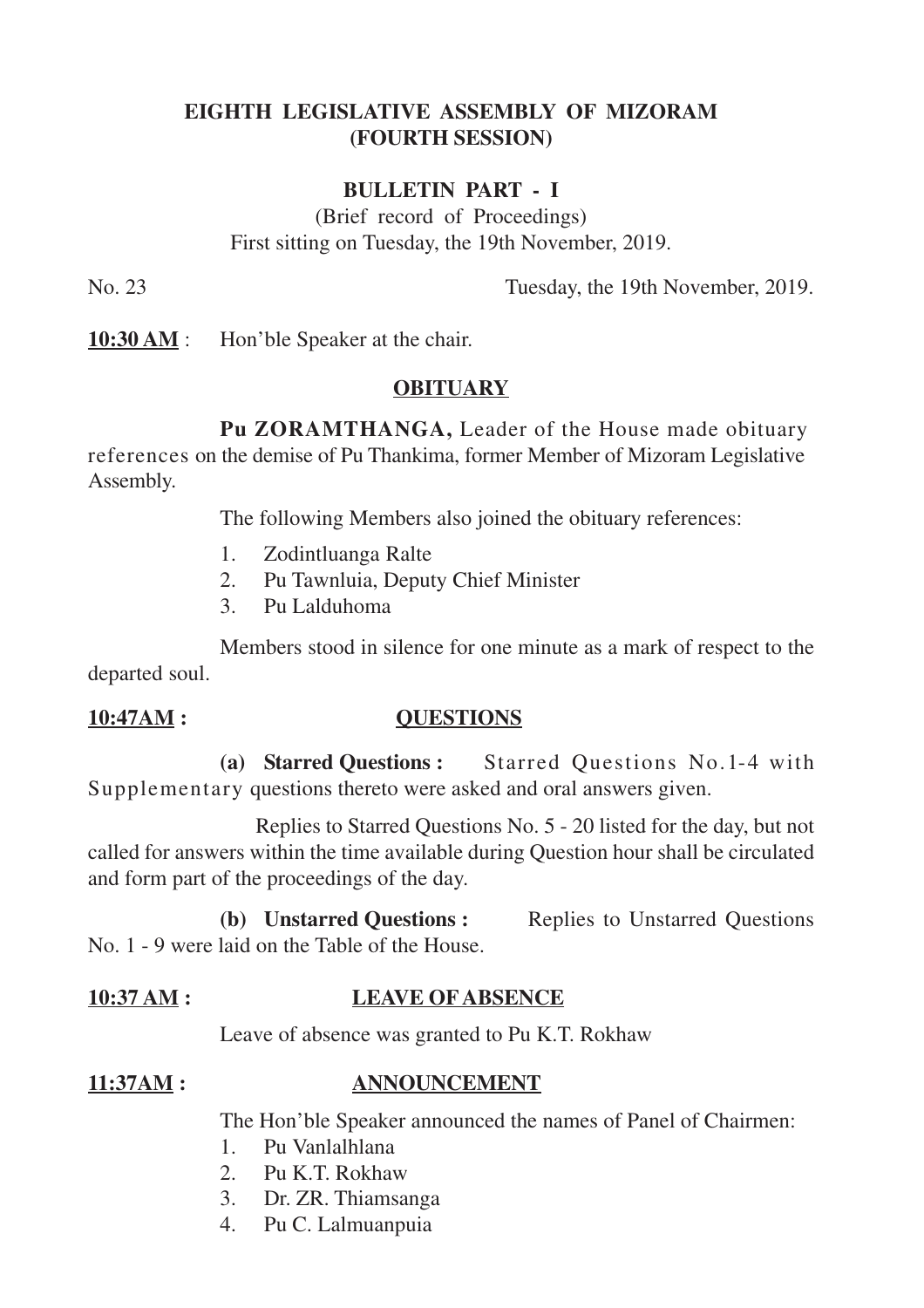# **11:38 AM : LAYING OF PAPERS**

**1. Dr. K. PACHHUNGA** laid on the Table of the House a copy of Statement of Action Taken on the further recommendations of Committee on Estimates contained in the First Report of 2019 relating to State Investment Programme Management Implementation Unit (SIPMIU) under Urban Development & Poverty Alleviation Department, Government of Mizoram.

**2. Dr. ZR. THIAMSANGA** laid on the Table of the House a copy of Statement of Action Taken by the Government against further recommendations contained in the Third Report, 2019 of Subject Committee-III relating to HIV/AIDS under Health & Family Welfare Department.

## **11:40 AM : PRESENTATION OF REPORT**

**1. The SPEAKER** presented to the House the Third Report of Business Adsvisory Committee. The House adopted the same.

**2. Pu LALDUHOMA** presented to the House the following Reports of Public Accounts Committee:

(i) First Report on the Report of Comptroller & Auditor General of India for the Year 2011-12, 2012-13, 2013-14, 2014-15 and 2015-16 relating to Taxation Department.

(ii) Second Report on the Report of Comptroller & Auditor General of India for the Year 2014-15 and 2015-16 relating to Food, Civil Supplies & Consumer Affairs Department.

(iii) Third Report on the Report of Comptroller & Auditor General of India for the Year 2014-15 relating to Health & Family Welfare Department.

**3. Pu RAMTHANMAWIA** presented to the House the Follwing Reports of Committee on Government Assurances:

(i) First Report, November 2019 on Action Taken by the Government against the recommendation of the Committee on Government Assurances contained in its Eighth Report of Seventh Legislative Assembly relating to Public Health Engineering Department.

(ii) Second Report relating to Government Assurances given by Ministers in the Fourteenth & Fifteenth Sessions of the Seventh Legislative Assembly of Mizoram.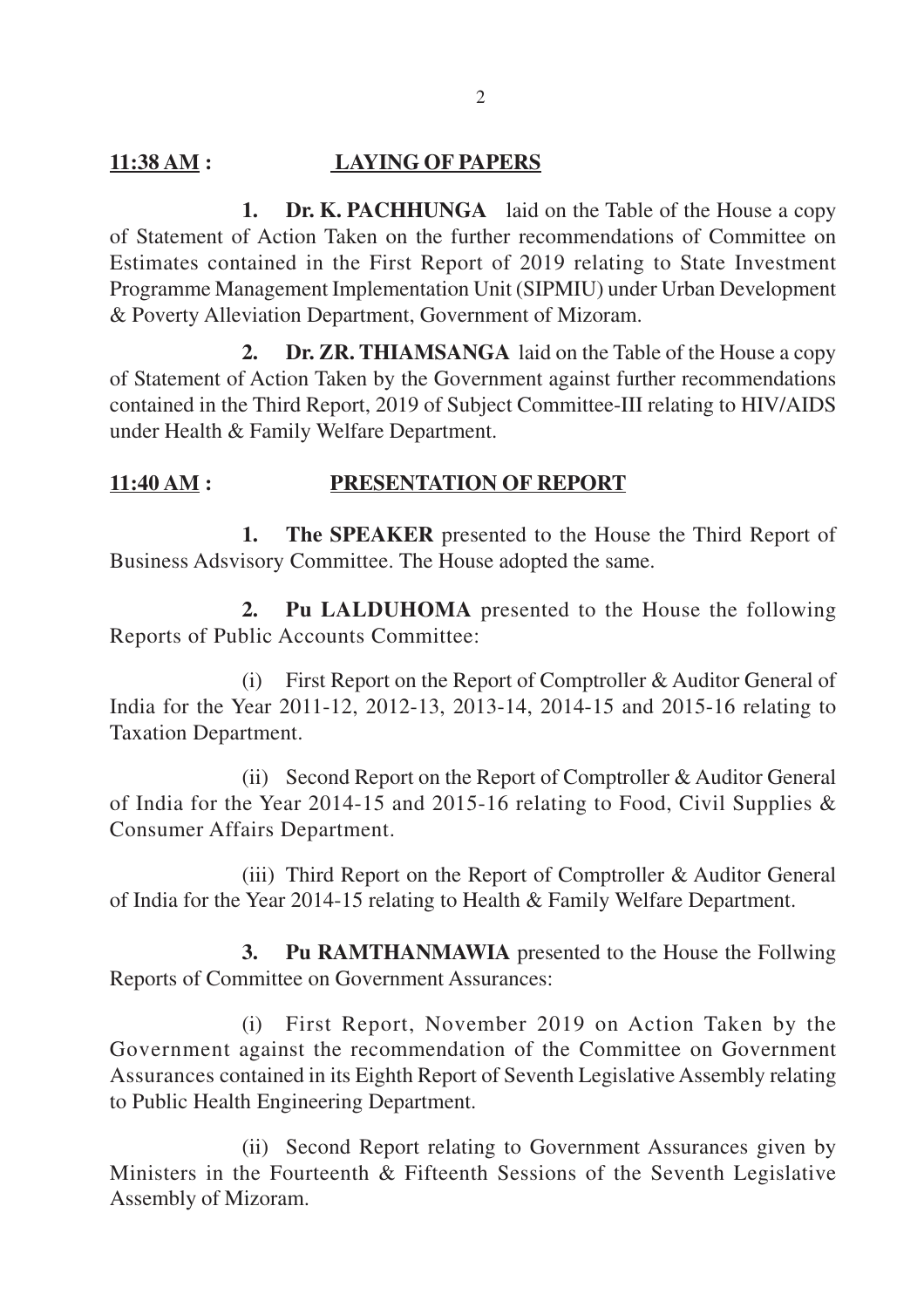### **11:48 AM: OFFICIAL RESOLUTION**

**Dr. K. BEICHHUA**, Minister of State moved an Official Resolution in the following form:

"WHEREAS Article 371 G of the Constitution provides, inter alia, that-

"Notwithstanding anything in this Constitution-

- (a) no Act of parliament in respect of-
	- (i) Religious or social practices of the Mizos,
	- (ii) Mizo customary law and procedure,
	- (iii) Administration of civil and criminal justice involving decisions according to Mizo customary law,
	- (iv) **Ownership and transfer of land**,

Shall apply to the State of Mizoram unless the Legislative Assembly of the State of Mizoram by a resolution so decides,"

AND WHEREAS the Scheduled Tribe & Other Traditional Forest Dwellers (Recognition of Forest Rights) Act, 2006 is an Act of Parliament which extends to the whole of India except the State of Jammu & Kashmir. However, since the Act falls under clause (a) of article 371G of the Constitution, in order for the Act to be applicable in the State of Mizoram, resolution of the Legislative Assembly of Mizoram is necessary. Consequently, the Act was made applicable in the State of Mizoram by an official resolution passed by the Legislative Assembly of Mizoram in its session on 29.10.2009 as required by clause (a) of Article 371 G of the Constitution and subsequent notification vide No.A.14014/35//09-SWD dt. 03.03.2010 was issued in this regard and the Act became applicable with effect from 31.12.2009.

AND WHEREAS THE Scheduled Tribe & Other Traditional Forest Dwellers (Recognition of Forest Rights) Act, 2006 was translated into Mizo language in 5000 copies during 2011-2012 and disseminated to all Gram Sabhas (Village Councils) and other stakeholders as part of awareness of the Act. However, claims for rights have never been received. Two facilitators were engaged on contractual basis since 2011-2012 for sensitization and awareness of the Act. However, the engagement was terminated from 2016-2017 due to NIL receipt of claims and stoppage of funds by the Government of India since 2014-2015. In spite of many Consultation/ sensitization/Awareness programmes conducted at the state level, District and Block level to stakeholders and community leaders, no claims have been received.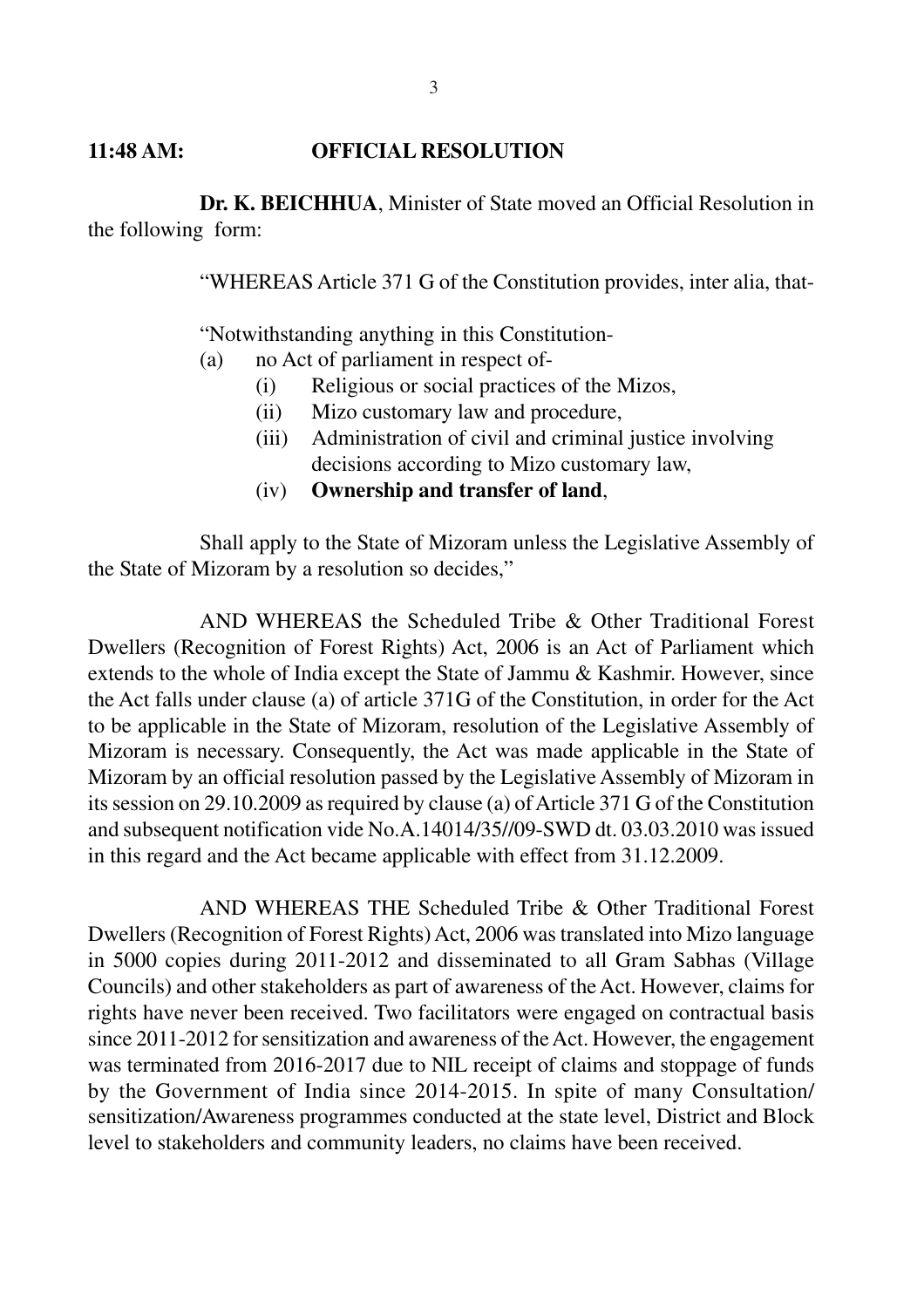AND WHEREAS it is therefore very clear that the Act has little or no relevance/applicability to the context of Mizoram. Further, the Ministry of Tribal Affairs in its Project Appraisal Committee (PAC) meeting held on dt. 8.4.2015 has declined proposal amounting to Rs. 10 lakh for implementation of Forest Right Act in Mizoram and remarked that the matter in Mizoram is settled. Consequently, funds for implementation of Forest Right Act had been stopped since Financial Year 2014- 2015.

AND WHEREAS THE Scheduled Tribes and Other Traditional Forest Dwellers (Recognition of Forest Rights) Act, 2006 was made applicable in the State of Mizoram by virtue of the resolution of the Legislative Assembly of the State of Mizoram, the only way to revoke its applicability in respect of the State of Mizoram is again by way of resolution of the Legislative Assembly of the State of Mizoram.

## NOW, THEREFORE, THIS House resolves

That the official resolution passed by the Mizoram Legislative Assembly on 29th October, 2009 relating to the application of the Scheduled Tribes and Other Traditional Forest Dwellers (Recognition of Forest Rights) Act, 2006 stands revoked".

The following members participated in the discussion of the Resolution.

- 1. Pu Lalduhoma
- 2. Dr. F. Lalnunmawia
- 3. Pu B.D. Chakma
- 4. Pu Tawnluia, Deputy Chief Minister
- 5. Pu Robert Romawia Royte, Minister of State

**Pu ZORAMTHANGA,** Chief Minister also spoke on the Resolution.

**12:45 PM : Dr. K. BEICHHUA,** Minister of State wound up the discussion and moved that the Official Resolution be adopted by the House.

**12:46 PM :** The Official Resolution was put to the vote of the House and was adopted.